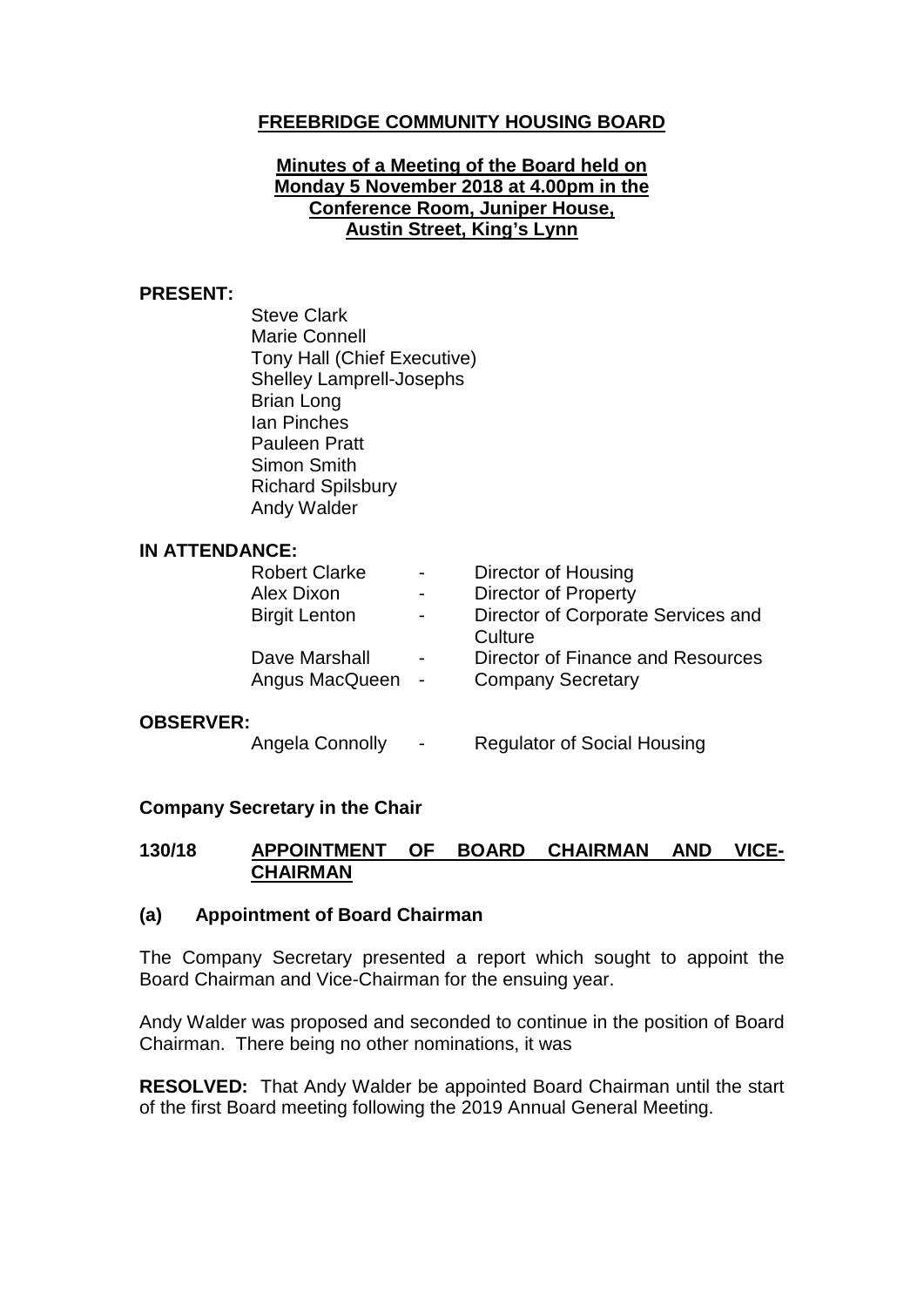# **Andy Walder in the Chair**

# **(b) Appointment of Board Vice-Chairman**

Simon Smith was proposed and seconded to continue in the position of Board Vice-Chairman. There being no other nominations, it was

**RESOLVED:** That Simon Smith be appointed Board Vice-Chairman until the start of the first Board meeting following the 2019 Annual General Meeting.

# **131/18 APOLOGIES AND WELCOME**

Apologies for absence were received from Marcus Hopkins and Jasmine Rigg.

The Chairman welcomed Angela Connolly of the Regulator of Social Housing, who was observing the meeting as part of the In-Depth Assessment process. Those present introduced themselves.

### **132/18 MINUTES**

The minutes of the meeting held on 23 July 2018 were confirmed as a correct record and signed by the Chairman.

### **133/18 MATTERS ARISING**

### **(a) Finance Seminars (Minute Number 102/18)**

The Chairman highlighted that two finance seminars had been held for Board Members since the last meeting; these had been very informative.

### **(b) Funding for West Winch Development (Minute Number 102/18)**

In answer to a question, the Chief Executive said that no reply had been received to the letter that he and his counterpart at the Borough Council had written to the Chair of Homes England regarding funding for the planned development at West Winch. However, the Borough Council had been successful in a different funding bid and was also pursuing other funding opportunities.

### **(c) Performance Pack (Minute Number 106/18)**

In response to a question, the Director of Finance and Resources said that the amendments requested to the Performance Pack at the last meeting had been incorporated into the Performance Pack being presented to this meeting.

### **(d) Appointment of External Auditors (Minute Number 107/18)**

In answer to a question, it was confirmed that Mazars LLP had been appointed as Freebridge's External Auditors on a three-year contract; this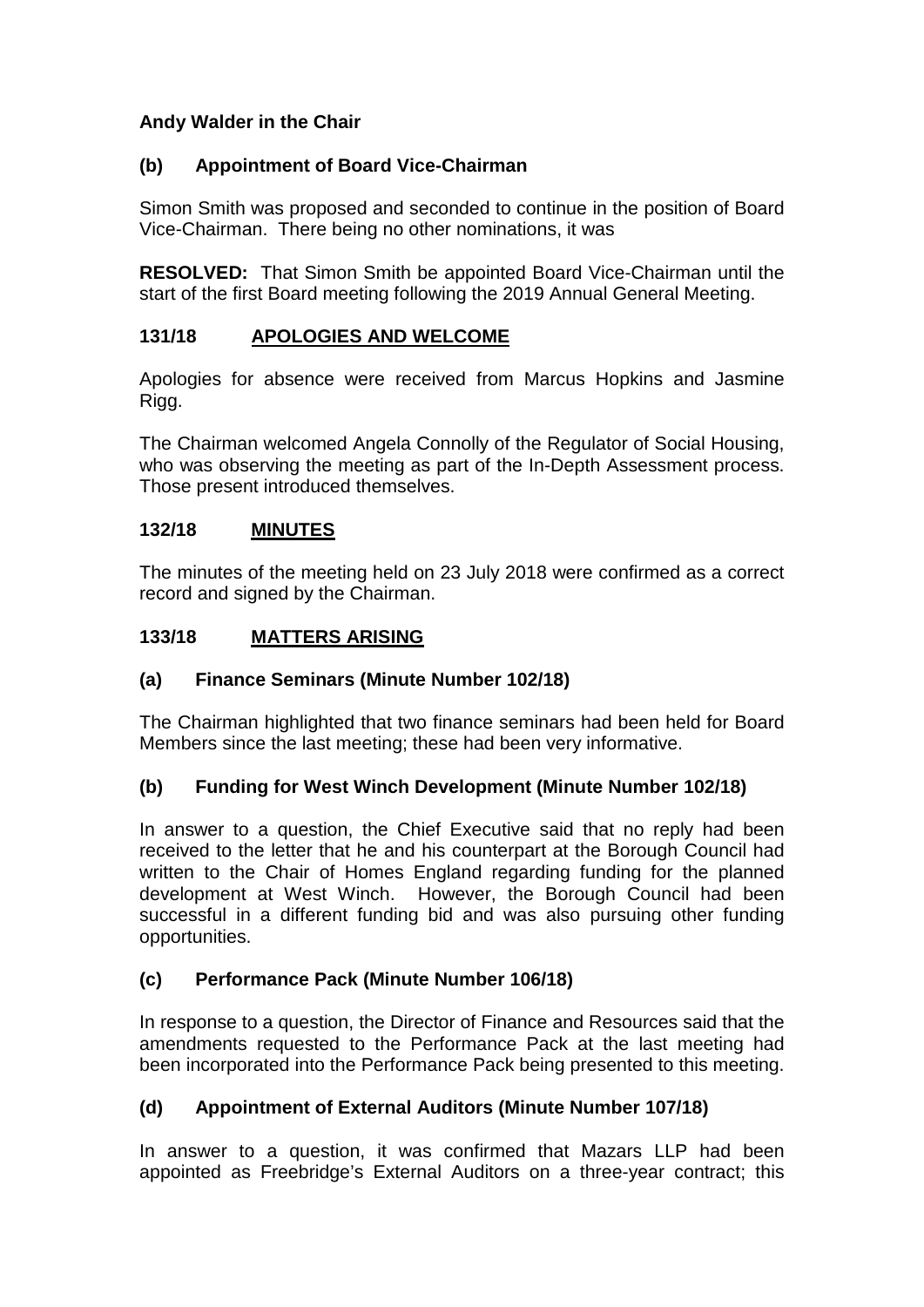appointment would need to be ratified on a yearly basis at the Annual General Meeting.

# **(e) Joint Working with Tenant Panel (Minute Number 120/18)**

The Board stressed that it was keen to pursue joint working with the Tenant Panel. The Chief Executive undertook to give this some thought and to propose possible opportunities at the Board's strategy afternoon on 3 December 2018.

### **134/18 ACTION SHEET**

The Board noted the action sheet.

In answer to a question, the Director of Property confirmed that the report commissioned from Savills to provide information on demand and values of outright sale homes in West Norfolk had been received. He would share this with the Board at a future meeting.

[Confidential wording]

### **135/18 DECLARATIONS OF INTEREST**

Andy Walder declared an interest and withdrew from the room during the appointment of the Board Chairman (minute number 130/18(a)).

Simon Smith declared an interest and withdrew from the room during the appointment of the Board Vice-Chairman (minute number 130/18(b)).

Ian Pinches declared an interest and withdrew from the room during the appointment of the Audit Committee Chairman (minute number 147/18).

Marie Connell declared an interest and withdrew from the room during the appointment of the Governance Committee Chairman (minute number 147/18).

Brian Long advised that he would shortly be appointed as Chair of the King's Lynn Internal Drainage Board. It was noted that this declaration was not relevant to this meeting but it would be recorded in the Register of Interests.

#### **136/18 CHAIRMAN'S UPDATE**

In addition to his usual weekly meetings with the Chief Executive, the Chairman described the following activities that he had undertaken since the last meeting:

- He had been mentoring the newly-appointed Chairman of Bridgegate Homes.
- He had performed the tender opening for the architectural contract for the remainder of the Hillington Square project.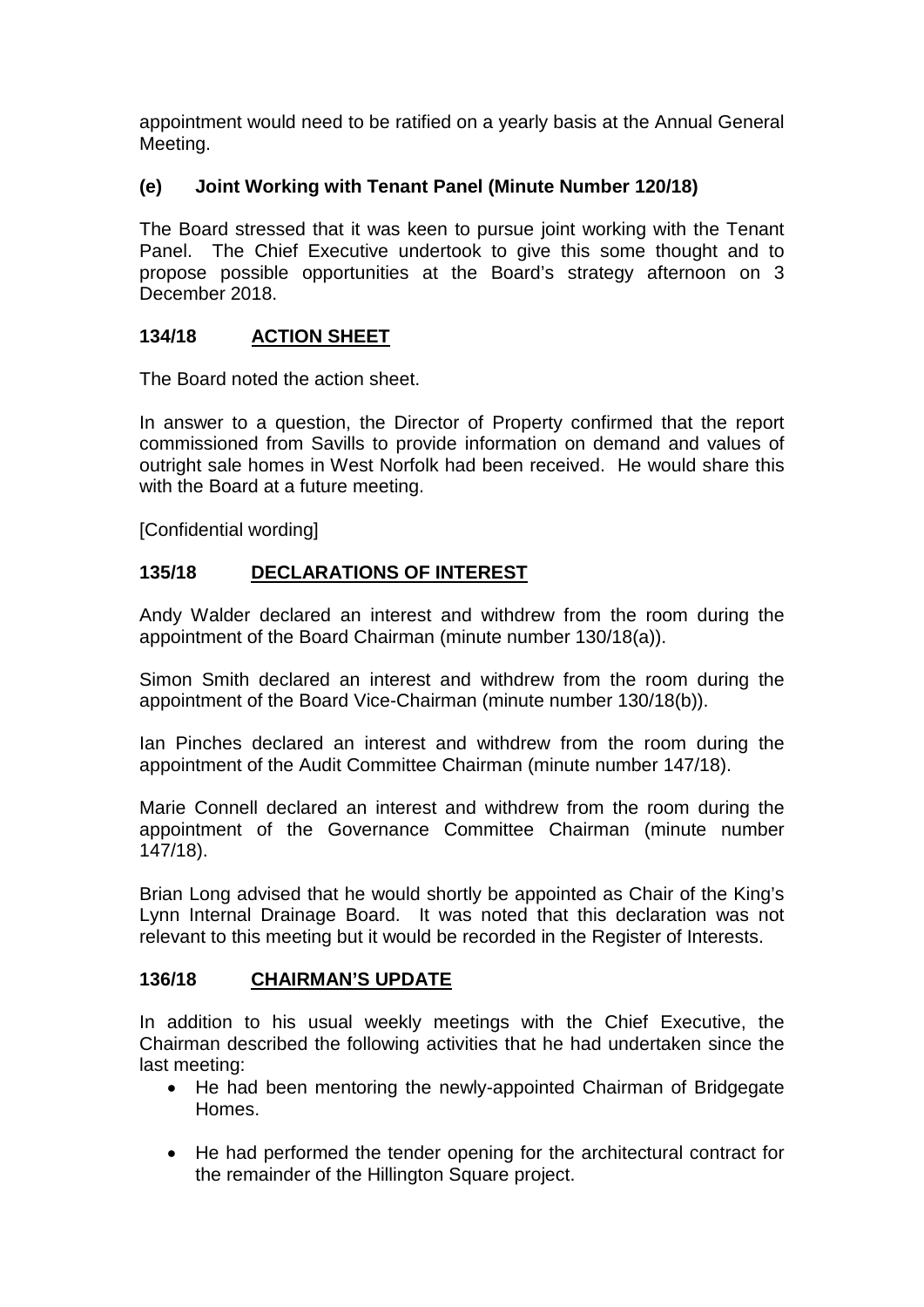- He had attended the North Lynn Discovery Centre Open Day.
- He had met with the new Chairman of Saffron Housing Trust.
- He had attended, with the Chief Executive, the National Housing Summit; notes of the event had been circulated to the Board.
- He had attended a business event held by Wayne Hemingway on the regeneration of town centres.
- He had sat on two Complaints Panels.

In answer to a point raised by a Board Member, the Chairman and Steve Clark, who were on the Governors' Council at the Queen Elizabeth Hospital, King's Lynn, undertook to ensure that the new Chair of the Hospital Trust was aware of the impact of housing on health and to pursue closer joint working with the Hospital.

#### **137/18 MANAGEMENT TEAM UPDATE**

A written update from the Management Team had been previously circulated and was noted by the Board.

The written update covered the following issues:

- Risk Management The Application of Red Flags
- Declarations of Interest Update
- Non-Local Government Pension Scheme Pension and Reward
- Hillington Square Variances
- Business Improvement Strategy
- Mitigation Strategies within Stress Testing the Financial Plan

The Chief Executive apologised that the appendix to the item "Mitigation Strategies within Stress Testing the Financial Plan" had inadvertently been omitted; this item had now been placed on the Board Members' area of the website, and would be deferred until the special Board meeting on 3 December 2018. [Note: At the request of a Board Member in advance of the meeting, discussion on the item "Risk Management – The Application of Red Flags" had also been deferred until the special Board meeting on 3 December 2018.]

In answer questions, the Director of Property advised that the development of the Blockbuster site was likely to be completed by Christmas. There just remained some issues to be resolved in relation to utilities. Interest was being shown in the empty units. The Board welcomed the development, which was at a key gateway location to King's Lynn town centre.

The Board noted the update.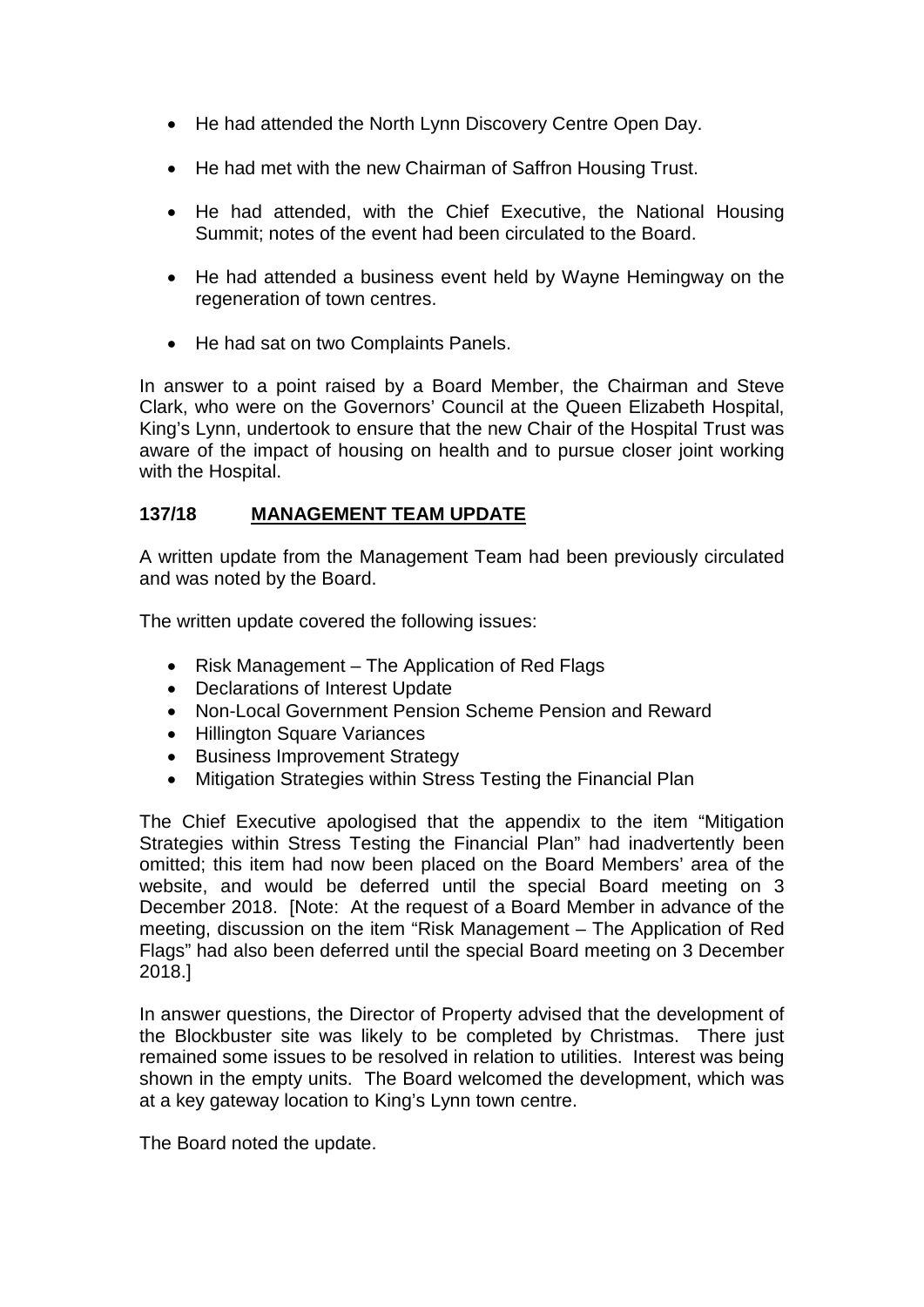# **138/18 PERFORMANCE PACK**

Confidential item

#### **139/18 DRAFT FIVE-YEAR BUSINESS PLAN 2018–23**

The Chief Executive presented a report which set out the draft Five-Year Business Plan 2018–23. He reminded the Board that the draft Plan had been discussed in detail at its strategy afternoon held on 10 September 2018. He highlighted that, since that session, he had added in resident engagement more specifically, having reflected on the contents of the Housing Green Paper. At the request of the Board, the Plan ran over five years, made connections between strategic vision and annual delivery, and was also more clearly connected to the Financial Plan and the budget than previous Business Plans had been in the past. It would form the framework and starting point for next year's delivery plan and budget.

The Board welcomed the draft Plan and thanked the Management Team for an excellent piece of work. It was highlighted that it would be useful for communication with tenants, staff, stakeholders and partners. It also presented an opportunity for a joint session with the Tenant Panel.

It was pointed out that there were some gaps in the Plan, particularly in relation to later years. The Board acknowledged that these were areas in which ideas had not yet been developed or discussed with the Board, but requested that, rather than leaving a gap, some wording be included to indicate how the ideas would be developed, for instance "to be discussed at a Board strategy afternoon".

It was highlighted that the draft Plan included the aspiration ultimately to move to a unitary Board. The Chairman said that this would be a matter for detailed discussion by the Governance Committee, but he was happy with the current composition and skills-mix on the Board and did not envisage this changing until 2020/21. A Board Member referred to the wording in the draft Plan which said, "There are still two Council representatives on the Board…." The word "still" could be interpreted as disparaging to the Council representatives. The Chief Executive apologised and stressed that this had not been his intention; he undertook to remove the word.

The Board noted that it would be presented with the draft Plan again as part of the 2019/20 business planning process.

**RESOLVED:** That the revised draft Five-Year Business Plan 2018–23 be approved, subject to the amendments described above.

#### **140/18 DEVELOPMENT PLAN 2018–25**

The Director of Property presented the Development Plan 2018-25. He pointed out that Appendix 1 to the Plan set out the current pipeline sites; these were evolving and so the Appendix would be subject to change.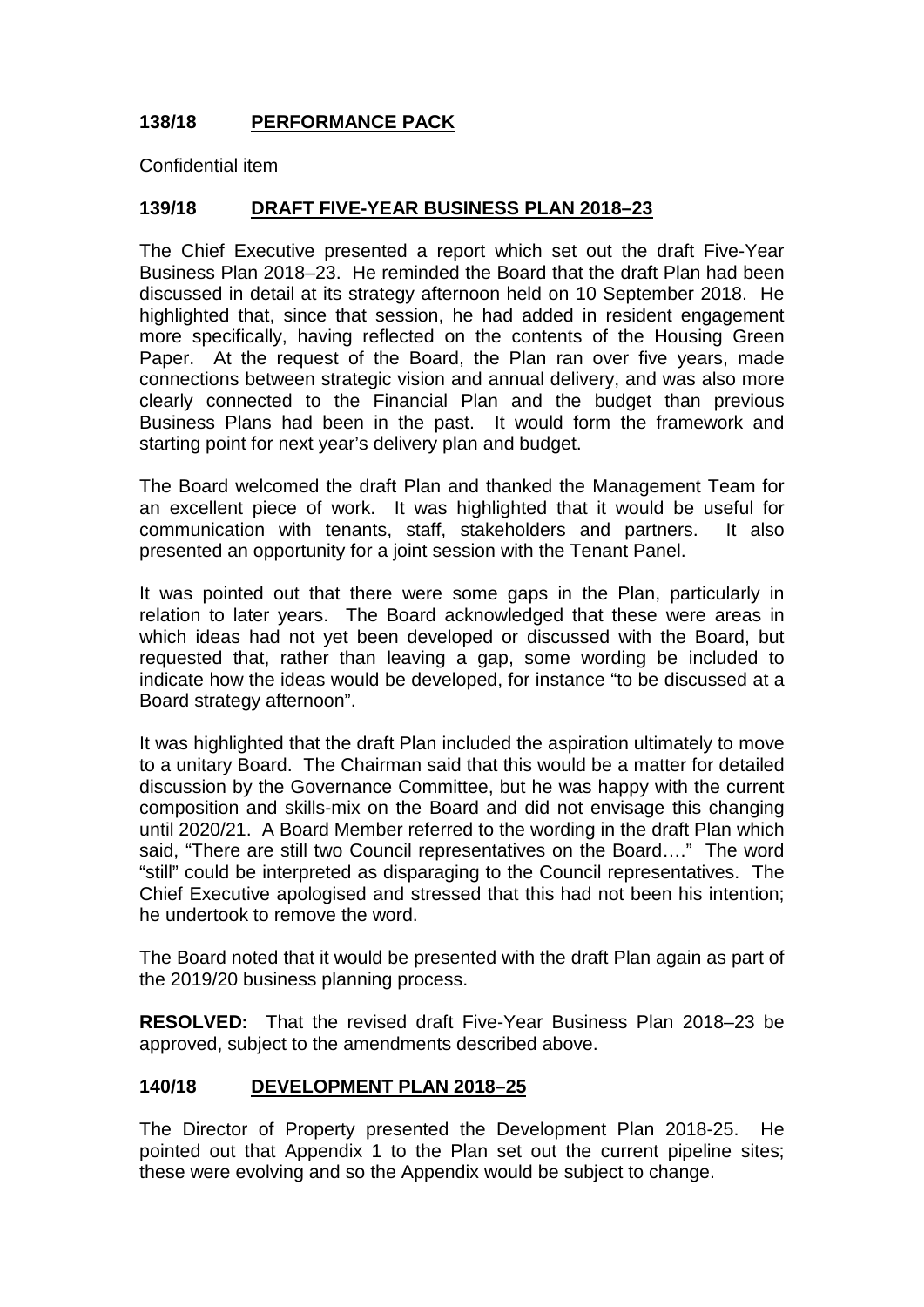In answer to a question, the Director of Finance and Resources said that the Plan reflected the Board's appetite for development, established in the "Housing Market Game" held at the December 2017 strategy afternoon. It also reflected the Financial Capacity Review and the Financial Plan. Although development tailed off in the final year of the seven-year Plan, it was anticipated that this would be revisited as the Plan progressed.

The Board stressed the importance of working closely with the Borough Council on development. The Council had its own development programme, and working together would produce economies of scale and enable more homes to be built. Much of the available land in the Borough was Councilowned. The Council's Housing Needs team should also be kept informed as and when development projects were initiated. The Director of Property confirmed that his team liaised with the Council on a regular basis.

The Board observed that decisions to invest in sites would sit with Freebridge rather than the Bridgegate Homes Board. The Bridgegate Homes Board should be given a clear steer when overseeing developments that Freebridge wished to build communities and not just houses.

The Board welcomed the Plan and confirmed that 537 new homes over five years met its aspirations and ambitions. The Board confirmed that the Plan supported the Freebridge objectives, Business Plan, vision, mission and values. It was noted that, while the Plan set out a framework, individual development schemes would require separate approval.

**RESOLVED:** That the Development Plan 2018-25 be approved, as presented.

#### **141/18 FUNDING OPTIONS – RBS**

Confidential item

#### **142/18 PROCUREMENT APPROVALS**

Confidential item

#### **143/18 FINANCIAL REGULATIONS UPDATE 2018**

The Director of Finance and Resources presented a report which reviewed the Financial Regulations and included associated amendments to the Standing Orders.

The Director of Finance and Resources highlighted that the review included key changes around procurement. Increased delegation to the members of the Management Team was proposed; this reflected the increasing level of financial maturity within the organisation and would be crucial to the delivery of the Procurement Strategy agreed by the Board at its meeting on 23 July 2018. He stressed that approval of development schemes was not included in the changes; the delegation in respect of these was covered separately in Standing Order 13.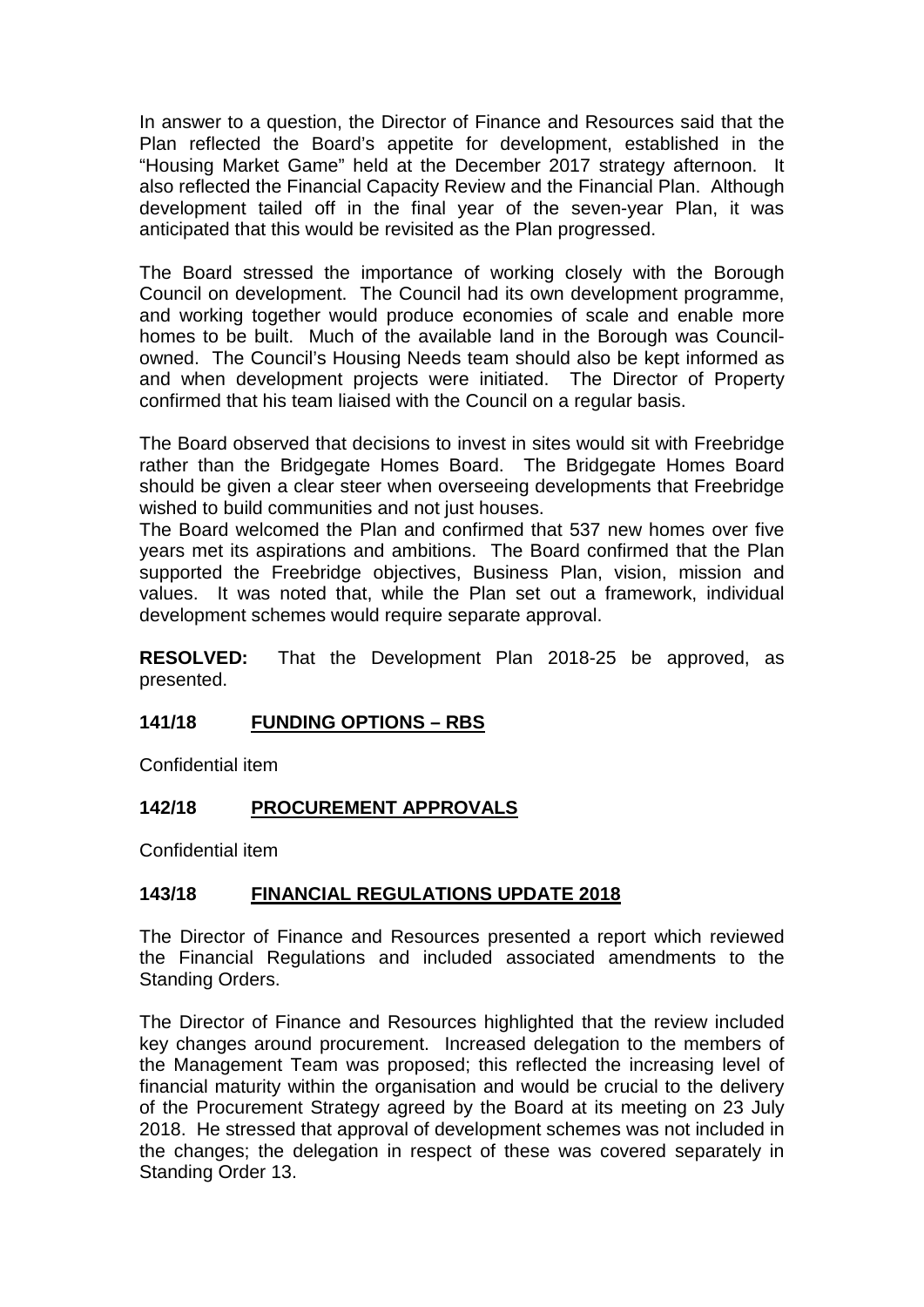A Board Member pointed out that the revised Financial Regulations continued to contain references to the Homes and Communities Agency, which was now defunct. The Director of Finance and Resources undertook to ensure that these references were changed.

A Board Member referred to the increased delegated authority that was being proposed for Leader Managers to be able to enter into contracts, and stressed that Service Directors should remain accountable for expenditure. The Director of Finance and Resources responded that the proposed changes were to enable Leader Managers to enter into contracts only with the same value as expenditure levels that they were already permitted to exercise within the Financial Regulations.

It was acknowledged that United Kingdom procurement rules might change following the exit from the European Union. In these circumstances, the Financial Regulations would need to be amended accordingly.

### **RESOLVED:**

- 1) That the suggested changes to the Financial Regulations be approved, subject to amending references to the Homes and Communities Agency.
- 2) That the suggested change to Standing Order 12 be approved.
- 3) That the suggested changes to Standing Orders 8,9,10 and 11 be approved.

#### **144/18 PROCUREMENT ONE-YEAR AND FIVE-YEAR PLAN**

The Director of Finance and Resources presented a report which sought to bring Freebridge Official Journal of the European Union (OJEU) procurement onto a planned footing. Two categories of OJEU procurement were not included in the report: that related to the Hillington Square project which was being reported separately to the Board and that related to development which was covered under the delegations in Standing Order 13. A one-year plan, for 2019/20 was presented for approval, and a five-year plan for information.

In answer to a question, the Director of Finance and Resources confirmed that there were sufficient resources in place to deliver the planned procurement; this included the recent appointment of a Procurement Manager.

Board Members stressed the importance of not rushing procurement and also suggested staggering contracts so that they did not all become due for retendering at the same time.

### **RESOLVED:**

1) That the one-year procurement plan for 2019/20 be approved.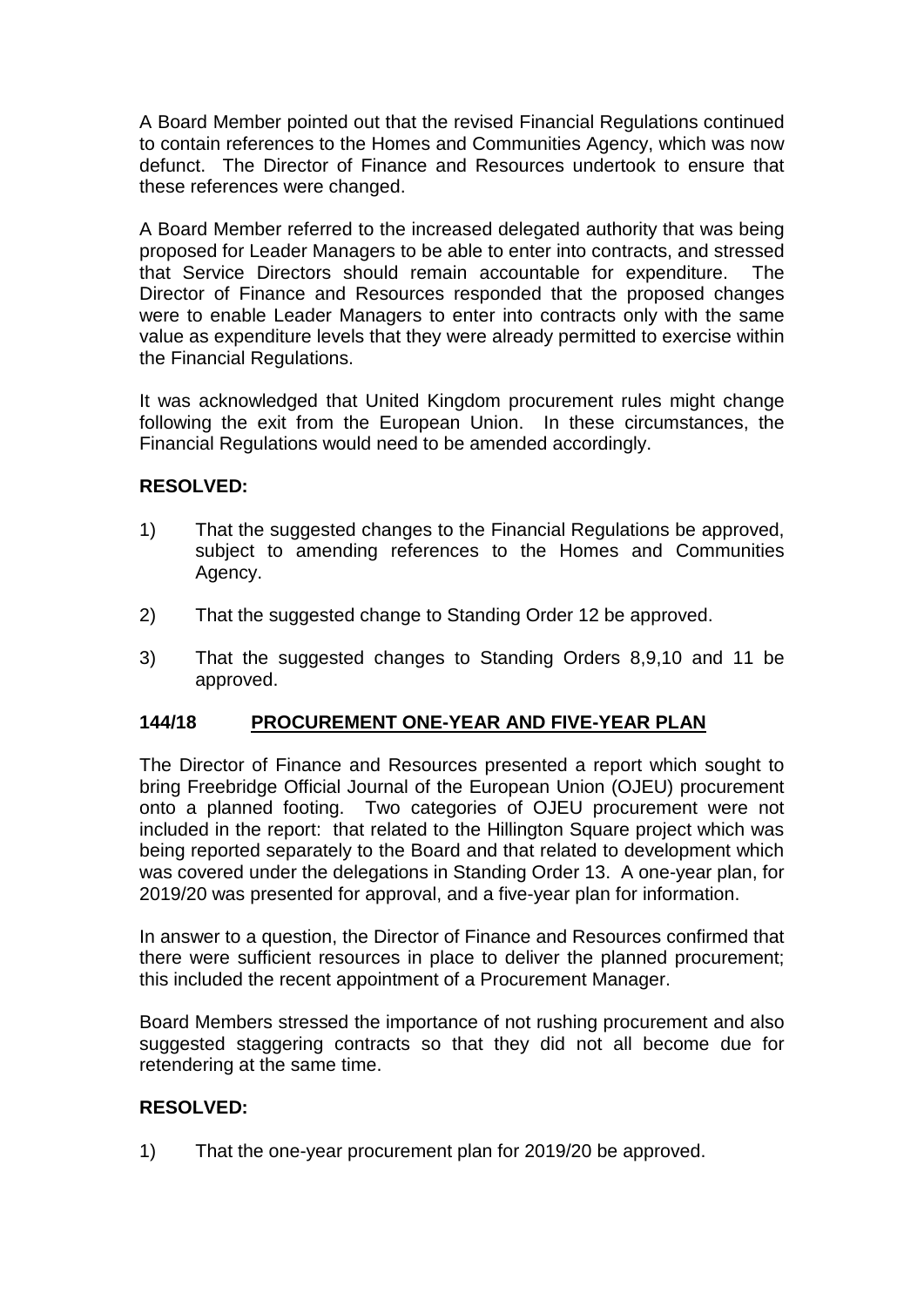2) That authority be delegated to Management Team to deliver the plan to or within the maximum contract value and duration listed and apply noted potential contact extensions when appropriate.

### **145/18 ANNUAL INCOME REPORT 2019/20**

Confidential item

#### **146/18 GOVERNANCE COMMITTEE RECOMMENDATION**

The Board considered the recommendation of the Governance Committee meeting held on 8 October 2018.

**RESOLVED:** That the Intragroup Agreement and the Service Level Agreement with Bridgegate Homes be approved.

#### **147/18 BOARD APPOINTMENTS**

The Board considered a report which sought to undertake the annual process of making Board appointments for the ensuing year.

The Chairman had previously circulated a sheet of recommendations, and these were agreed.

**RESOLVED:** That the annual Board appointments be made as follows:

**Audit Committee:** Ian Pinches (Chairman), Steve Clark (Vice-Chairman), Brian Long, Jasmine Rigg, Richard Spilsbury

**Governance Committee:** Marie Connell (Chairman), Pauleen Pratt (Vice-Chairman), Andy Walder (as Board Chairman), Simon Smith

**Queen Elizabeth Hospital Governors' Council:** Andy Walder

#### **148/18 PROVISION OF A GARAGE TENANCY TO AN EXISTING FREEBRIDGE EMPLOYEE**

The Board considered a report which sought approval for a Freebridge employee to take on a tenancy of a Freebridge garage.

**RESOLVED:** That the provision of the garage tenancy to an existing Freebridge employee, as described in the report, be approved.

#### **149/18 REVISED PLACESHAPING STRATEGY**

The Director of Housing presented a report which provided for discussion the latest draft of the Placeshaping Strategy.

The Board welcomed this latest draft of the Strategy, but requested that criteria for selecting projects and measures for success be included in the final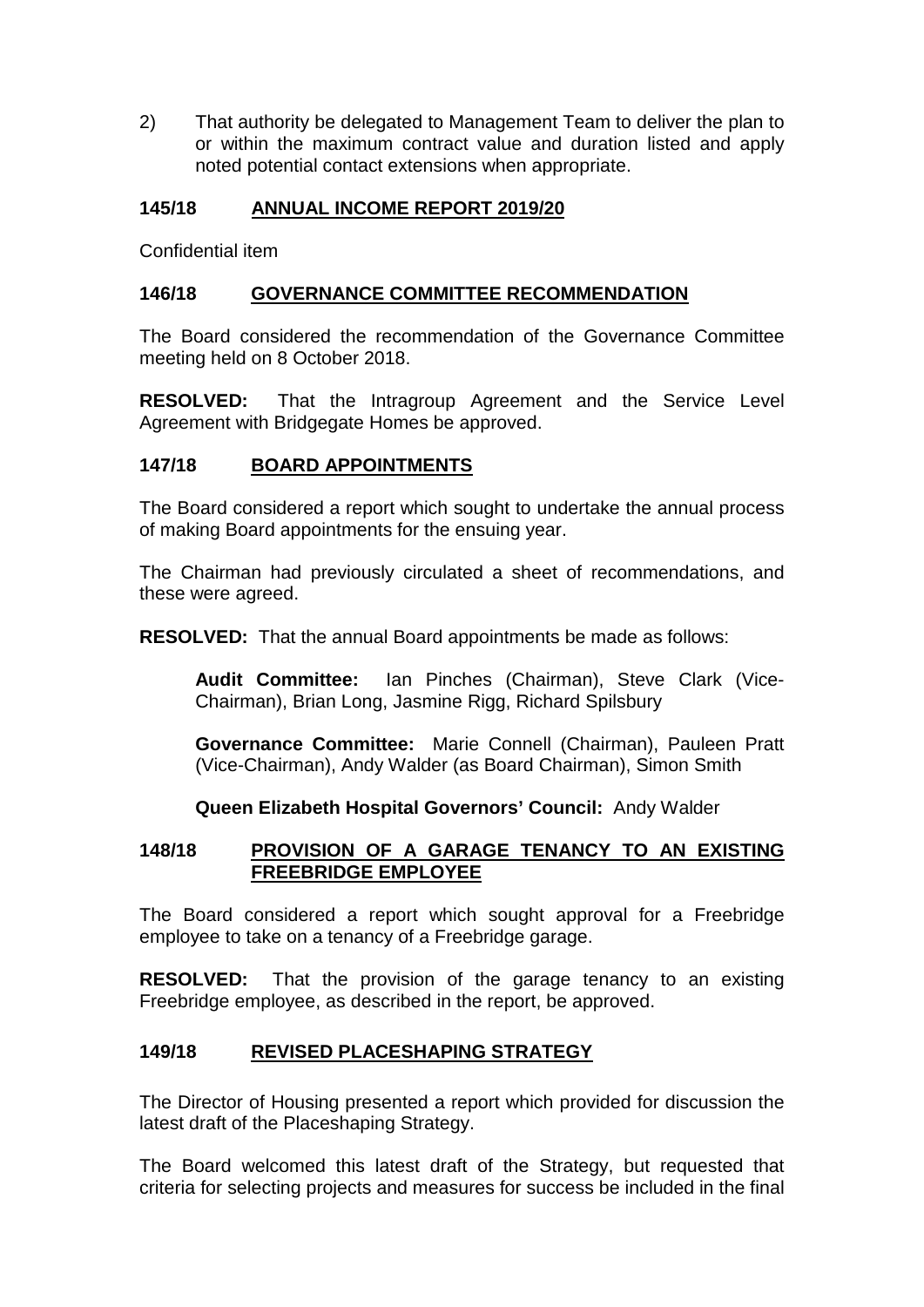version. The Director of Housing added that the Board would be receiving an annual placeshaping report, which would include evaluation of success for all placeshaping initiatives.

In answer to a question, the Director of Housing said that wide consultation was undertaken with tenants on initiatives, including involving partners, as had been evidenced with the proposals for the Discovery Centre.

The Board noted the draft Strategy and that the final version would be presented for approval at its next meeting.

### **150/18 DRAFT PEOPLE STRATEGY**

The Director of Corporate Services and Culture presented a report which provided for discussion the draft People Strategy.

The Board welcomed the draft Strategy, and Board Members gave the following input:

- More should be included on staff development.
- Succession planning at all levels of the organisation should be included.
- It was people, rather than the People Strategy, which would define the culture of the organisation.
- It was important that coaching continued to be used as a key management technique, albeit not necessarily through formal coaching sessions.
- It should be made clearer that diversity was about more than just being "fair and equal".
- Supporting staff facing issues outside work should be included.
- Generational differences should be included.

The Board noted the draft Strategy and that the final version would be presented for approval at its next meeting.

#### **151/18 FIRE AT 22 LOSINGA ROAD, KING'S LYNN**

Confidential item

#### **152/18 APPOINTMENT OF A SHAREHOLDER**

The Board noted a report which listed an application to become a shareholder that had been approved.